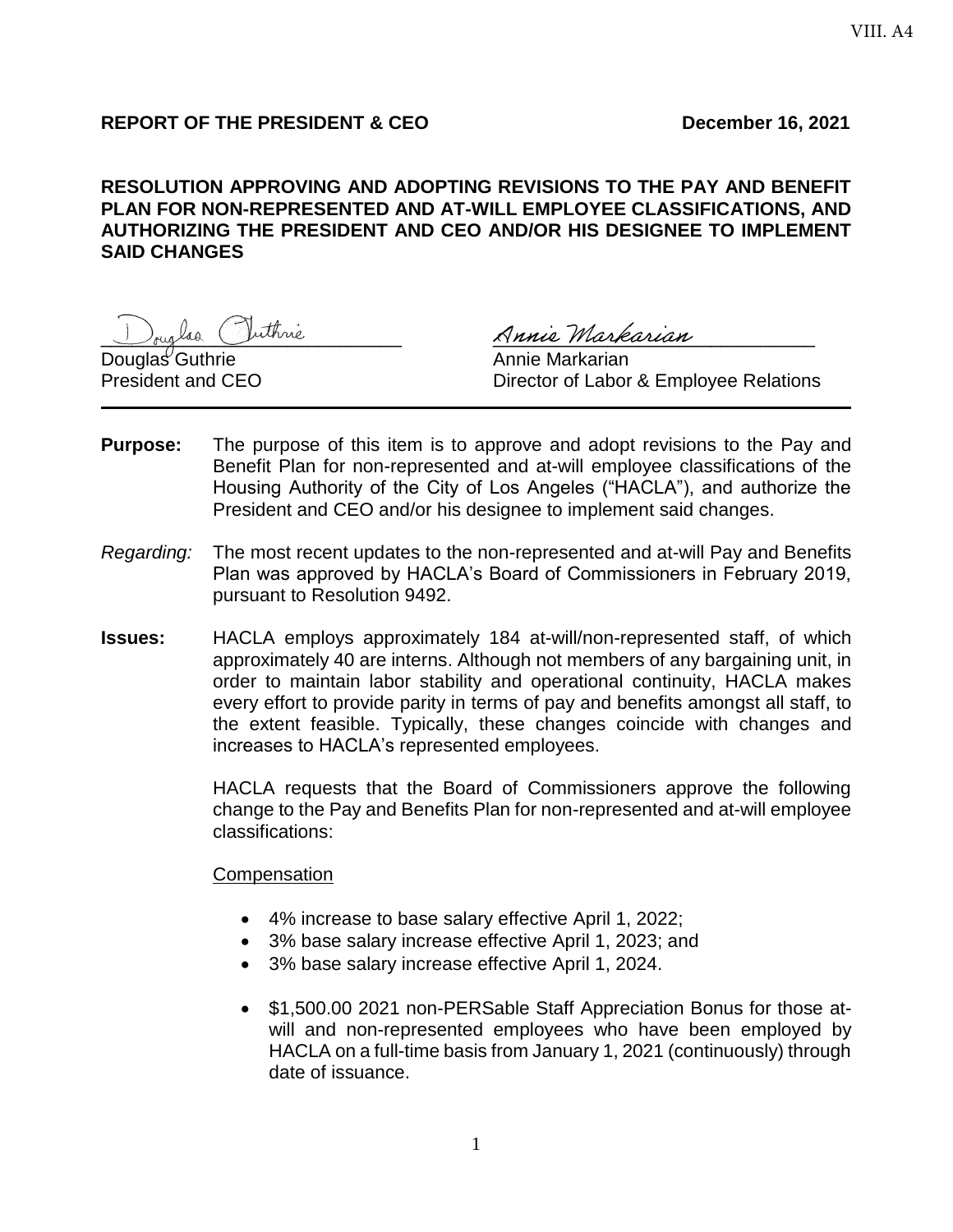### Holidays

Juneteenth will be added to HACLA's schedule of observed holidays.

### Merit Step Increases

Unpaid leaves of absence greater than 10 days during the evaluation period shall not be counted as time served for purposes of merit step increases.

## Limited-Term Positions

HACLA will add a new category of employees that are employed on a limitedterm basis. Limited-term positions would be positions for which there is no anticipated long-range funding or has uncertain future funding (i.e., grant funding; emergency funding). Limited-term employees would be employees employed on a limited-term.

Limited-term employee shall be subject to the same hiring standards as others in similar classifications; however, when funding stops or the positions is no longer needed, the position shall be eliminated.

## Probationary Periods

Employees serving in a probationary period are not eligible for promotional opportunities.

- **Vision Plan:** The proposed revisions to the Pay and Benefit Plan for at-will and nonrepresented employees supports all four core principals of HACLA's vision plan by maintaining labor stability, competitive wages and operational efficiencies such that the agency can continue to provide uninterrupted service to the communities and clients we serve.
- **Funding:** The Chief Administrative Officer confirms the necessary funds are available and included in HACLA's budget and will be included in the operating budgets for the subsequent years. The source of funds is dependent on position and department assignment.

# **Environmental Review:** Not applicable

**Section 3:** Not Applicable

# **Attachment:**

1. Resolution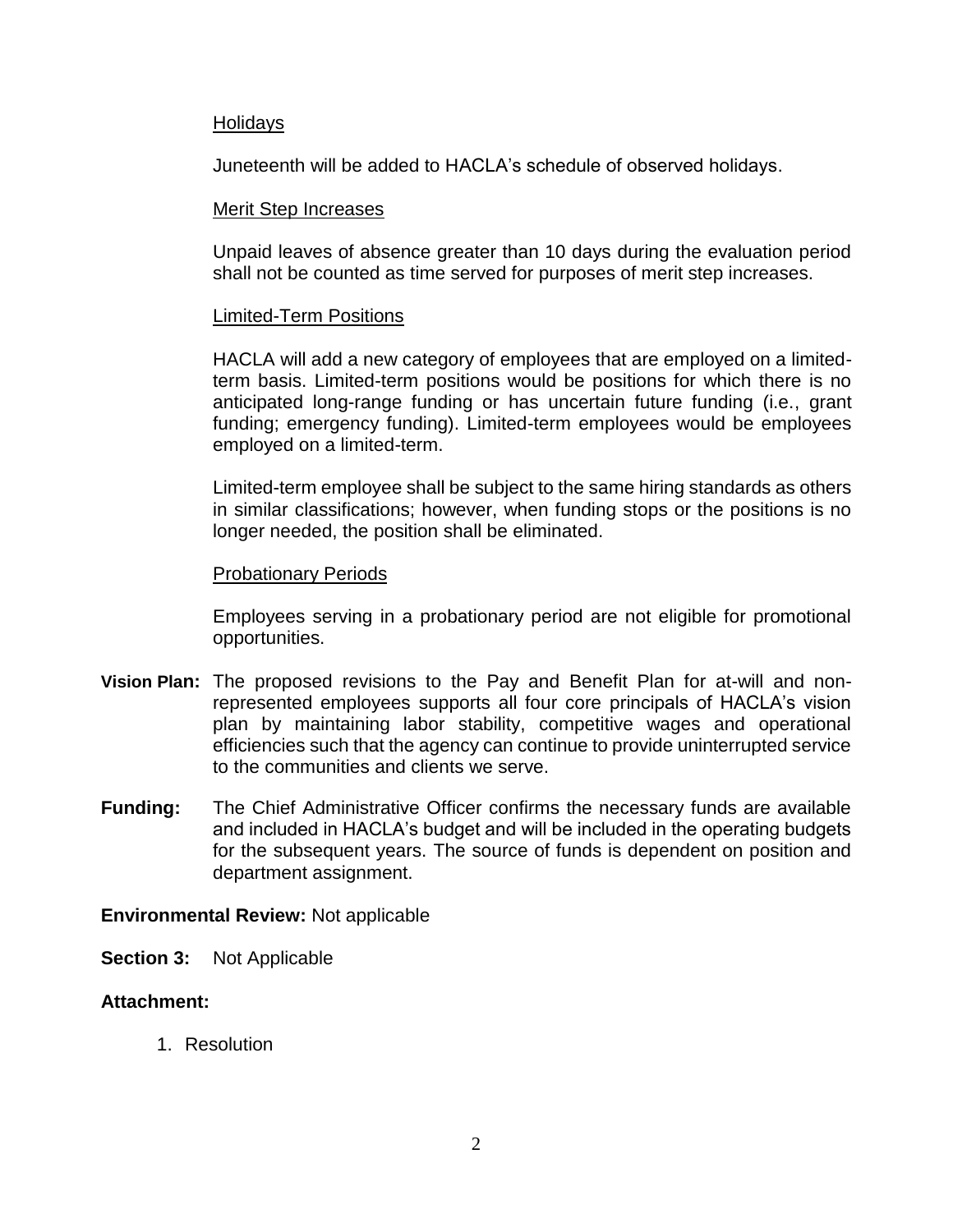# **RESOLUTION NO.\_\_\_\_\_\_\_\_\_\_\_\_\_\_**

## **RESOLUTION APPROVING AND ADOPTING REVISIONS TO THE PAY AND BENEFIT PLAN FOR NON-REPRESENTED AND AT-WILL EMPLOYEE CLASSIFICATIONS, AND AUTHORIZING THE PRESIDENT AND CEO AND/OR HIS DESIGNEE TO IMPLEMENT SAID CHANGES**

**WHEREAS**, The Housing Authority of the City of Los Angeles' ("HACLA") Board of Commissioners approves periodic revisions to the Pay and Benefit Plan for non-represented and at-will employee classifications in order to address the HACLA's operational needs.

**WHEREAS**, the most recent changes to the Pay and Benefit Plan was approved by the Board of Commissioners in February 2019.

**WHEREAS**, the Authority proposes to incorporate the following revisions to the Pay and Benefits Plan for all non-represented and at-will employee classifications:

### **Compensation**

- 4% increase to base salary effective April 1, 2022;
- 3% base salary increase effective April 1, 2023; and
- 3% base salary increase effective April 1, 2024.
- \$1,500.00 2021 non-PERSable Staff Appreciation Bonus for year 2021 for those at-will and non-represented employees who have been employed by HACLA on a full-time basis from January 1, 2021 (continuously) through date of issuance.

### Holidays

Juneteenth will be added to HACLA's schedule of observed holidays.

### Merit Step Increases

Unpaid leaves of absence greater than 10 days during the evaluation period shall not be counted as time served for purposes of merit step increases.